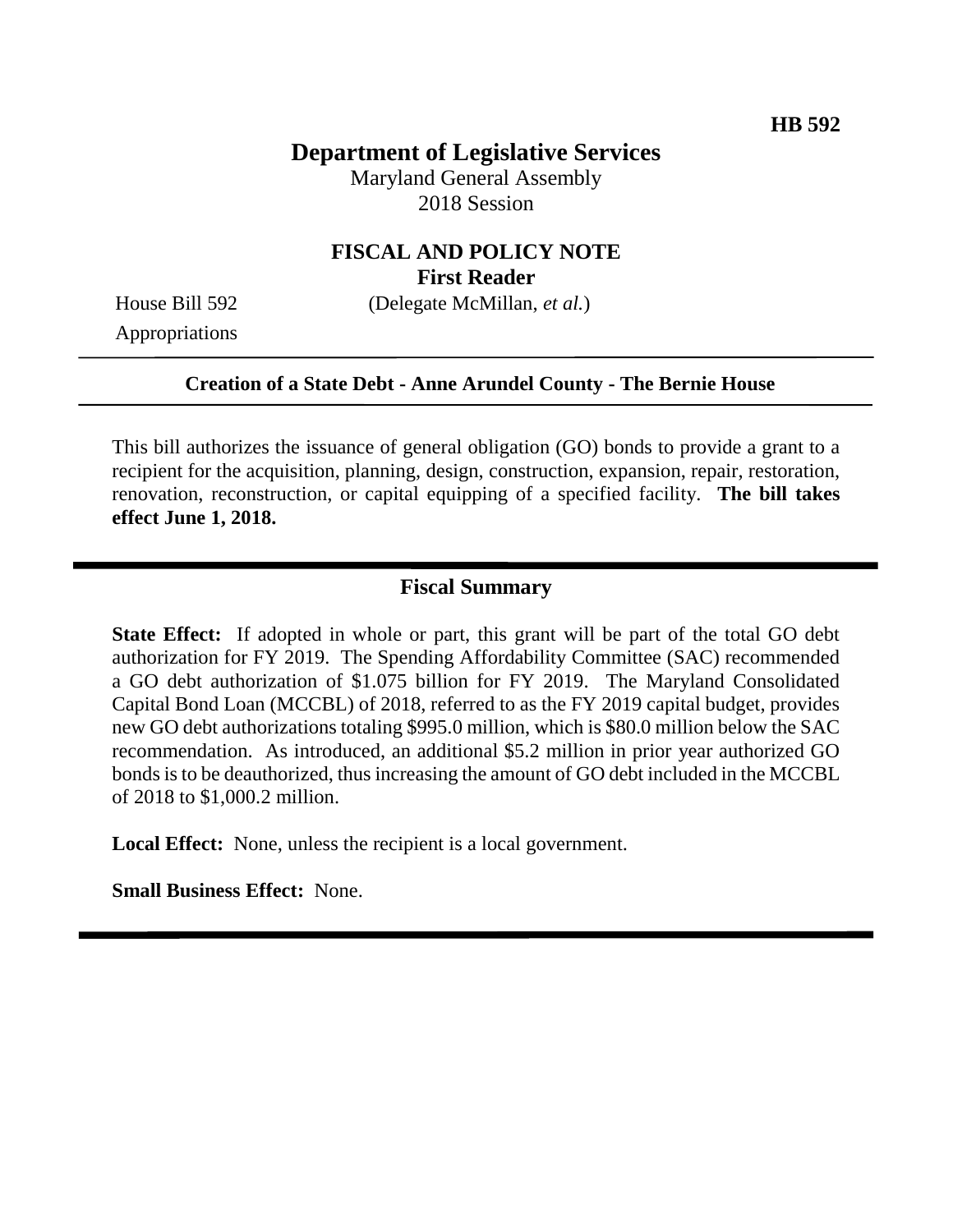## **Analysis**

### **Current Law/Background:**

*Bond Sales and Debt Service:* The State last sold bonds on March 7, 2018, which included \$525.0 million in new money bonds in support of the State's capital program. Of the \$525.0 million, \$475.0 million was issued as new tax-exempt bonds and \$50.0 million as new taxable bonds. The bonds were sold in separate series, with a combined true interest cost of 2.84%, with an average maturity of 10.4 years for the tax-exempt issuance and 2.58% over 5 years for the taxable issuance. The shorter maturities for the taxable issuance explains the lower true interest cost compared to the tax-exempt issuance. The actual annual debt service cost is determined by the coupon rate achieved at the time the bonds were issued, which ranged from 3.25% to 5.0% for an average coupon rate of 4.6%. Therefore, State debt service is estimated to cost \$54.5 million annually based on the average coupon rate.

GO bonds authorized in a given year are not all issued the year in which they are authorized. The State Treasurer's Office estimates that just over half of the GO bonds authorized in a year are typically issued within the first two fiscal years. The Capital Debt Affordability Committee assumes bonds authorized in a given year will be fully issued over five years; specific issuances are 31% in the first year, 25% in the second year, 20% in the third year, 15% in the fourth year, and 9% in the fifth year.

*Legislative Initiatives:* As introduced by the Governor, the MCCBL of 2018 does not include the customary earmark of \$15.0 million for legislative initiatives. However, because the General Assembly can both reduce and add to the capital budget, the budget committees may consider bond bill requests during the 2018 session and amend them into the MCCBL.

The bills listed below authorize the issuance of GO bonds to provide grants to various recipients for the acquisition, planning, design, construction, expansion, repair, restoration, renovation, reconstruction, and/or capital equipping of various facilities.

Most bills require either a "hard" or "soft" match, as noted. Where no match is required, the term "grant" is indicated. A "hard" match means the recipient provides a dollar-for-dollar match of the State funds and does not expend the matching funds until after the effective date of the authorizing act. A "soft" match is any other type of match. Soft matches include the use of the value of the real property as the match, in-kind contributions such as materials or construction services, or funds expended prior to the effective date of the bill. A match key is provided immediately below the list of projects.

The list is organized into two categories: statewide bond bills; and local bond bills. Within the local bond bill category, the projects are sorted first by the county in which the project is located and then alphabetically by project title. Most projects have both a House and a Senate bill.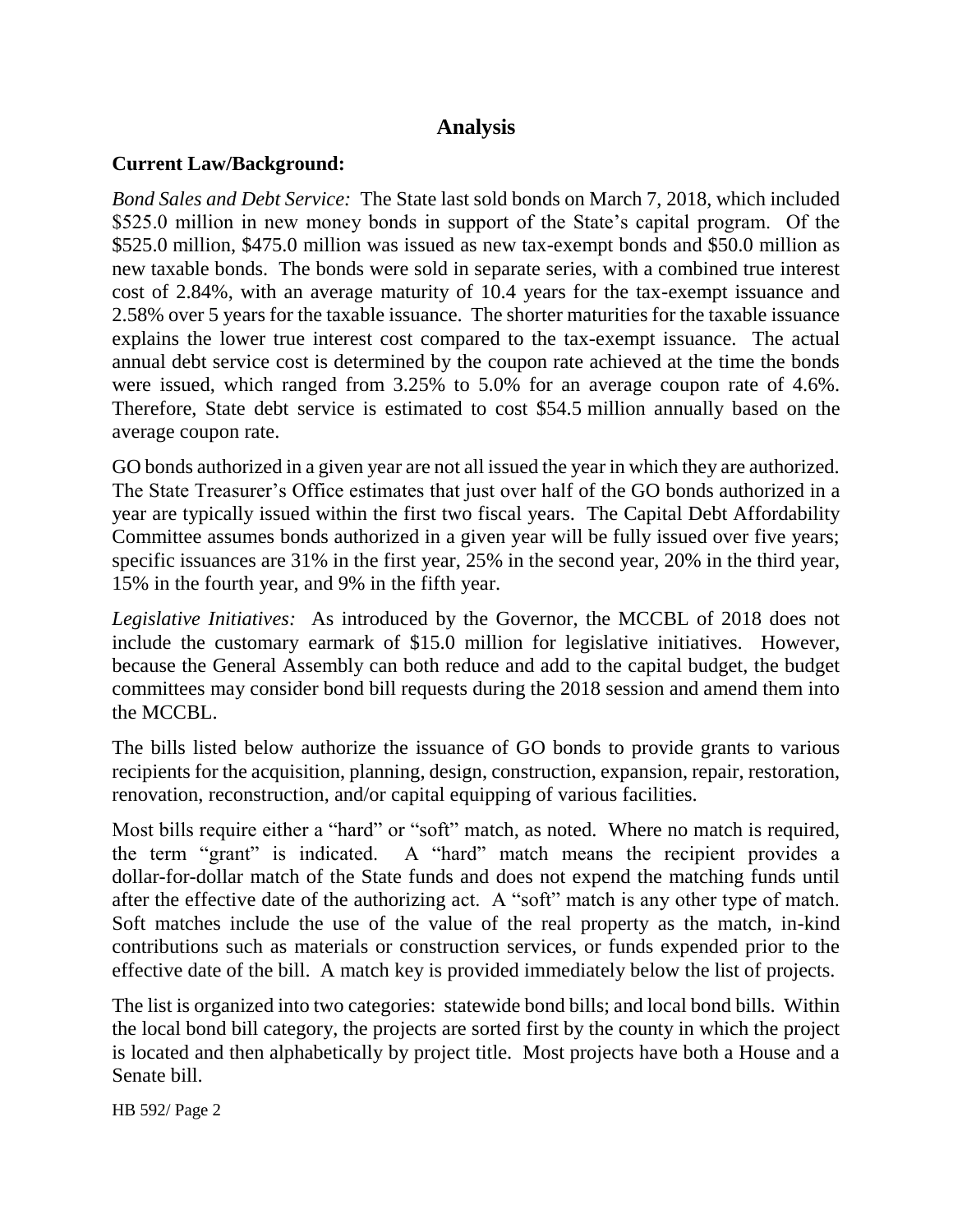# **2018 Session Bond Bills Introduced**

| SВ<br><b>Statewide</b> | <b>Sponsor</b>          | $\mathbf{H}\mathbf{B}$ | <b>Sponsor</b> | <b>Project</b>                                               | <b>County</b> | <b>Request</b> | <b>Match</b> |
|------------------------|-------------------------|------------------------|----------------|--------------------------------------------------------------|---------------|----------------|--------------|
|                        |                         | 443                    | Jackson        | <b>Bay Community Support Services</b><br>Group Homes         | Statewide     | 26,000         | Hard         |
| 1184                   | Ferguson                | 836                    | Clippinger     | Habitat for Humanity of the<br>Chesapeake                    | Statewide     | 250,000        | Soft(all)    |
| 1091                   | Reilly                  |                        |                | <b>Lutheran Mission Society</b><br><b>Compassion Centers</b> | Statewide     | 300,000        | Hard         |
|                        | <b>Local Bond Bills</b> |                        |                |                                                              |               |                |              |
| 717                    | Edwards                 | 911                    | Delegation     | Camp Potomac                                                 | Allegany      | 160,000        | Hard         |
| 716                    | Edwards                 | 1067                   | Delegation     | Frostburg Museum Relocation<br>Project                       | Allegany      | 150,000        | Soft(1)      |
| 328                    | Astle                   | 1677                   | McMillan       | Annapolis Adaptive Boating Center                            | Anne Arundel  | 500,000        | Soft(2)      |
| 264                    | Astle                   | 654                    | <b>Busch</b>   | Annapolis Maritime Museum and<br>Park                        | Anne Arundel  | 125,000        | Soft(all)    |
| 330                    | Astle                   | 360                    | <b>Busch</b>   | Annapolis Masonic Lodge No. 89                               | Anne Arundel  | 80,000         | Grant        |
| 443                    | Reilly                  | 708                    | McConkey       | Anne Arundel County Fairgrounds                              | Anne Arundel  | 125,000        | Grant        |
| 329                    | Astle                   |                        |                | <b>Brewer Hill Cemetery</b>                                  | Anne Arundel  | 500,000        | Grant        |
| 144                    | Astle                   | 45                     | Carey          | Broadneck High School Stadium                                | Anne Arundel  | 200,000        | Grant        |
| 1120                   | Simonaire               | 1680                   | Carey          | Brooklyn Park Youth Athletic<br><b>Association Pavilion</b>  | Anne Arundel  | 25,000         | Hard         |
| 143                    | Astle                   | 126                    | Beidle         | Camp Woodlands Restoration<br>Project                        | Anne Arundel  | 500,000        | Grant        |
| 136                    | Reilly                  | 149                    | Saab           | Cape St. Claire Beach<br>Replenishment                       | Anne Arundel  | 100,000        | Hard         |
| 1096                   | Simonaire               | 1672                   | Kipke          | Chesapeake High School Turf Field                            | Anne Arundel  | 250,000        | Hard         |
| 658                    | Simonaire               | 1027                   | Carey          | <b>Freetown Park Pavilion</b>                                | Anne Arundel  | 50,000         | Hard         |
| 155                    | DeGrange                | 51                     | Beidle         | Glen Burnie High School Field<br>House and Athletic Complex  | Anne Arundel  | 1,000,000      | Soft(all)    |
| 334                    | Simonaire               | 895                    | Kipke          | Hancock's Resolution Visitor Center Anne Arundel<br>and Barn |               | 250,000        | Hard         |
| 142                    | Astle                   | 95                     | <b>Busch</b>   | Historic Annapolis Museum                                    | Anne Arundel  | 125,000        | Grant        |
| 750                    | Simonaire               | 894                    | Kipke          | Lake Shore Athletic Complex                                  | Anne Arundel  | 40,000         | Hard         |
| 147                    | Astle                   | 94                     | <b>Busch</b>   | Light House Bistro and Culinary<br><b>Training Center</b>    | Anne Arundel  | 160,000        | Soft(3)      |
| 1097                   | Simonaire               | 1681                   | Carey          | Lloyd Keaser Community Center                                | Anne Arundel  | 35,000         | Soft(1)      |
| 146                    | Astle                   | 93                     | <b>Busch</b>   | Maryland Hall for the Creative Arts                          | Anne Arundel  | 250,000        | Grant        |
| 1216                   | Astle                   | 1809                   | McMillan       | Maryland Theatre for the Performing Anne Arundel<br>Arts     |               | 500,000        | Soft(3)      |
|                        |                         | 844                    | Chang          | Northern Anne Arundel County<br><b>Chamber of Commerce</b>   | Anne Arundel  | 18,500         | Hard         |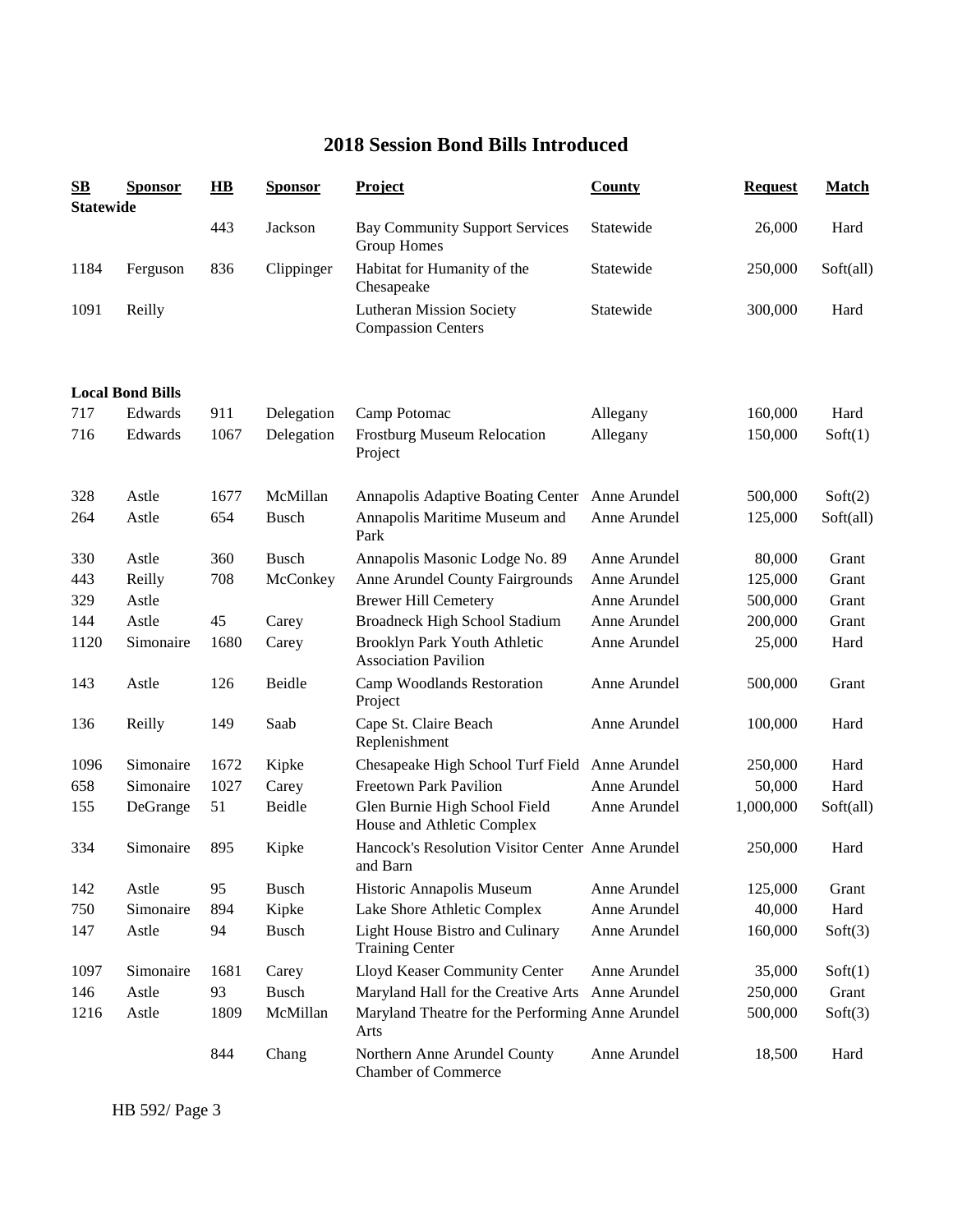| 315  | DeGrange           | 128  | Beidle       | Resiliency and Education Center at<br>Kuhn Hall                        | Anne Arundel          | 500,000   | Soft(1,2)   |
|------|--------------------|------|--------------|------------------------------------------------------------------------|-----------------------|-----------|-------------|
| 145  | Astle              | 92   | <b>Busch</b> | Samaritan House                                                        | Anne Arundel          | 100,000   | Soft(1,3)   |
|      |                    | 837  | Chang        | Severn Danza Park                                                      | Anne Arundel          | 200,000   | Hard        |
| 746  | Astle              | 1640 | S. Howard    | Southern High School Athletic<br>Facilities                            | Anne Arundel          | 250,000   | Grant       |
| 689  | DeGrange           | 1745 | Sophocleus   | St. Philip Neri Community Hall                                         | Anne Arundel          | 72,000    | Grant       |
| 76   | Reilly             | 259  | Sophocleus   | The Arc of the Central Chesapeake<br>Region                            | Anne Arundel          | 500,000   | Hard        |
| 327  | Astle              | 592  | McMillan     | The Bernie House                                                       | Anne Arundel          | 130,000   | Soft(2)     |
| 25   | Astle              |      |              | The Light House Homeless<br><b>Prevention Support Center</b>           | Anne Arundel          | 160,000   | Soft(all)   |
| 1119 | Simonaire          | 893  | Kipke        | <b>Tick Neck Park Recreational</b><br><b>Obstacle Course</b>           | Anne Arundel          | 35,000    | Hard        |
| 1130 | Astle              | 1686 | Beidle       | William Brown House                                                    | Anne Arundel          | 125,000   | Soft(2,3)   |
| 148  | Astle              | 155  | Beidle       | YWCA Domestic Violence and<br><b>Trafficking Shelters</b>              | Anne Arundel          | 250,000   | Grant       |
| 351  | Nathan-<br>Pulliam | 1347 | Ali          | 40 West Assistance and Referral<br>Center                              | <b>Baltimore City</b> | 450,000   | Hard        |
| 1180 | Ferguson           | 840  | Clippinger   | American Visionary Art Museum                                          | <b>Baltimore City</b> | 250,000   | Soft(2)     |
| 824  | Conway             |      |              | <b>Baltimore Arts Realty Corporation</b><br><b>Building Renovation</b> | <b>Baltimore City</b> | 250,000   | Soft(all)   |
| 920  | Ferguson           | 1046 | Lierman      | <b>Baltimore Museum of Industry</b>                                    | <b>Baltimore City</b> | 225,000   | Soft(1)     |
| 416  | Robinson           |      |              | <b>Baltimore Police Mounted Unit</b><br><b>Stables</b>                 | <b>Baltimore City</b> | 300,000   | Hard        |
| 913  | Ferguson           | 915  | R. Lewis     | <b>Baltimore Regional Employment</b><br>and Education Center           | <b>Baltimore City</b> | 250,000   | Soft(all)   |
| 1111 | Conway             | 1170 | Anderson     | <b>BARCO Playhouse Theater</b>                                         | <b>Baltimore City</b> | 250,000   | Soft(1)     |
| 807  | Oaks               | 932  | Rosenberg    | <b>Bnos Yisroel of Baltimore</b>                                       | <b>Baltimore City</b> | 200,000   | Hard        |
| 600  | Nathan-<br>Pulliam | 1679 | Haynes       | <b>Bon Secours Youth Development</b><br>Center                         | <b>Baltimore City</b> | 1,000,000 | Soft(1)     |
| 411  | Robinson           | 735  | Hayes        | <b>Carmel Community Reaching Out</b><br>Center                         | <b>Baltimore City</b> | 90,000    | Soft(1)     |
| 1233 | Robinson           | 367  | Mosby        | Carver Vocational Technical High<br>School Sports Field and Complex    | <b>Baltimore City</b> | 635,000   | Grant       |
| 231  | Guzzone            | 274  | Ebersole     | Chesapeake Shakespeare Company                                         | <b>Baltimore City</b> | 75,000    | Hard        |
|      | Robinson           | 439  | Mosby        | Coppin Heights Urban Revitalization Baltimore City<br>Project          |                       | 150,000   | Soft(1)     |
| 1182 | Ferguson           | 872  | Clippinger   | Creative Alliance                                                      | <b>Baltimore City</b> | 250,000   | Soft(all)   |
| 1116 | McFadden           | 960  | McCray       | Darley Park Community Park                                             | <b>Baltimore City</b> | 75,000    | Soft(2,3)   |
|      | Robinson           | 590  | Mosby        | Douglas Memorial Community<br><b>Church Village Apartments</b>         | <b>Baltimore City</b> | 150,000   | Hard        |
| 240  | Robinson           | 273  | Hayes        | <b>EMAGE Center</b>                                                    | <b>Baltimore City</b> | 250,000   | Soft(3)     |
| 622  | Conway             |      |              | <b>Epiphany House Project</b>                                          | <b>Baltimore City</b> | 130,000   | Soft(U,all) |
| 918  | Ferguson           |      |              | Federal Hill Streetscape<br>Improvements                               | <b>Baltimore City</b> | 250,000   | Hard        |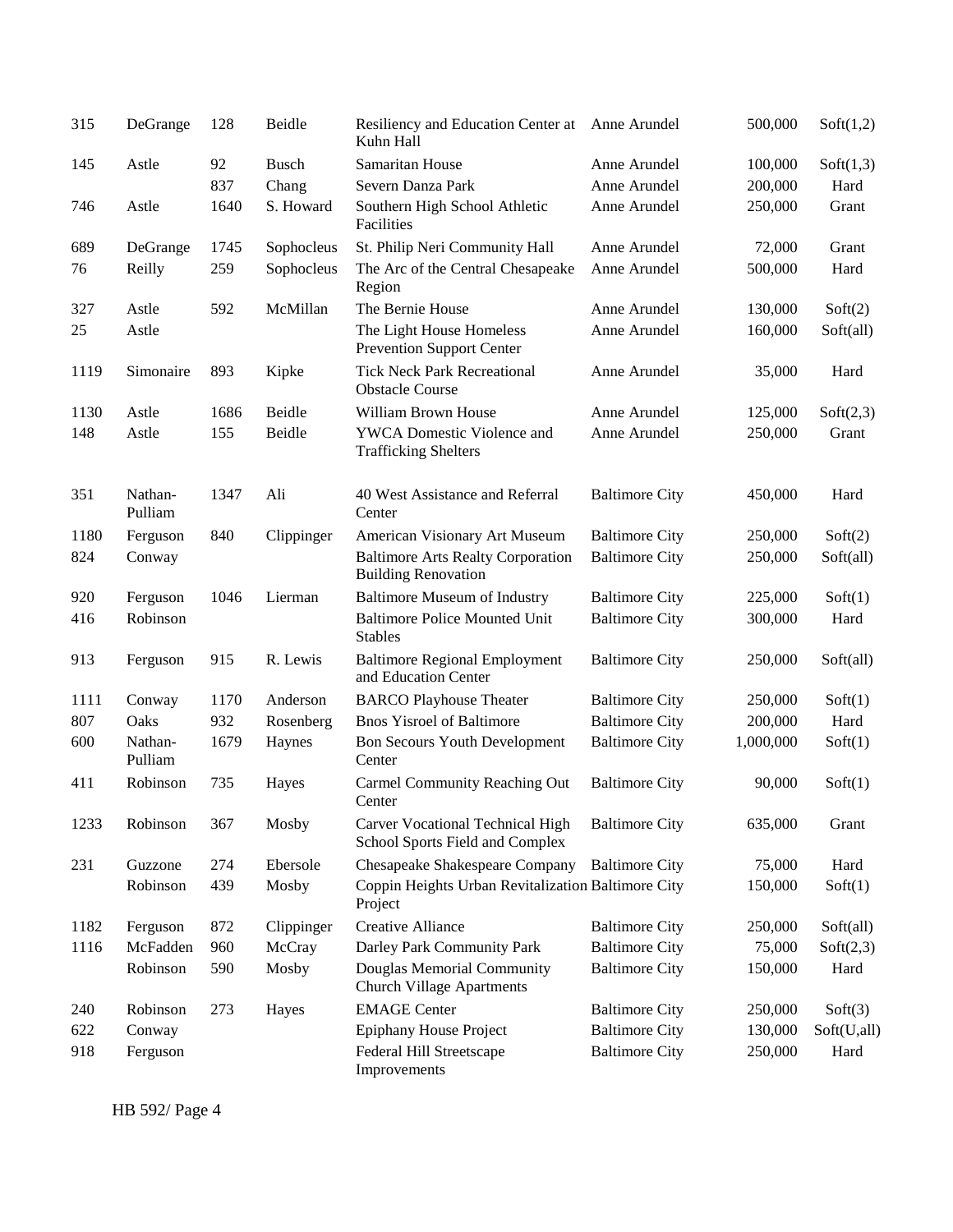| 478  | Conway             | 751  | McIntosh      | Full Circle Auto Repair and Training Baltimore City<br>Center     |                       | 250,000   | Soft(3)     |
|------|--------------------|------|---------------|-------------------------------------------------------------------|-----------------------|-----------|-------------|
|      | Robinson           | 705  | Conaway       | Garrett-Jacobs Mansion                                            | <b>Baltimore City</b> | 200,000   | Soft(2,3)   |
| 365  | McFadden           | 764  | Glenn         | <b>HARBEL Community Building</b>                                  | <b>Baltimore City</b> | 100,000   | Hard(U)     |
| 633  | McFadden           | 765  | Glenn         | Harford House Project                                             | <b>Baltimore City</b> | 400,000   | Soft(U,all) |
| 366  | McFadden           | 1790 | Glenn         | Harford Road Assisted Living and<br>Medical Adult Day Care Center | <b>Baltimore City</b> | 250,000   | Hard        |
| 162  | Nathan-<br>Pulliam | 336  | Haynes        | Harvey Johnson Community Center Baltimore City                    |                       | 500,000   | Soft(1,2)   |
| 430  | McFadden           | 514  | Glenn         | Hoen Lithograph Building<br>Renovation                            | <b>Baltimore City</b> | 750,000   | Soft(1)     |
| 241  | Robinson           | 263  | Hayes         | <b>Hollins Market</b>                                             | <b>Baltimore City</b> | 2,000,000 | Hard        |
| 242  | Robinson           | 261  | Hayes         | Itineris Foundation                                               | <b>Baltimore City</b> | 100,000   | Hard        |
| 1168 | Conway             | 1701 | Rosenberg     | J. Van Story Branch Apartment<br><b>Building</b>                  | <b>Baltimore City</b> | 200,000   | Hard        |
| 239  | Robinson           | 258  | Hayes         | Jenkins Senior Living Community                                   | <b>Baltimore City</b> | 240,000   | Hard        |
| 914  | Ferguson           |      | Lierman       | Jewish Volunteer Connection<br>Makerspace                         | <b>Baltimore City</b> | 250,000   | Hard        |
| 367  | McFadden           | 734  | Hayes         | Kappa Alpha Psi Youth and<br><b>Community Center</b>              | <b>Baltimore City</b> | 155,000   | Soft(1,3)   |
| 808  | Oaks               | 467  | Ali           | Langston Hughes Community,<br><b>Business and Resource Center</b> | <b>Baltimore City</b> | 500,000   | Soft(U,2,3) |
|      | Robinson           | 1749 | Hayes         | Le Mondo                                                          | <b>Baltimore City</b> | 250,000   | Soft(all)   |
|      | Robinson           | 706  | Conaway       | Lenox Theatre Project                                             | <b>Baltimore City</b> | 300,000   | Soft(U,1,2) |
| 915  | Ferguson           | 1041 | R. Lewis      | Liberty Ship S.S. John W. Brown                                   | <b>Baltimore City</b> | 250,000   | Soft(all)   |
|      |                    | 1789 | Mosby         | Loving Arms Homeless Youth<br>Facility                            | <b>Baltimore City</b> | 100,000   | Grant       |
| 364  | McFadden           | 1676 | <b>Branch</b> | Malone Children Memorial<br>Playground and Community Park         | <b>Baltimore City</b> | 150,000   | Soft(1,2)   |
|      | Robinson           | 262  | Hayes         | Maryland Art Place                                                | <b>Baltimore City</b> | 250,000   | Soft(U,3)   |
| 393  | Conway             |      |               | Mother Seton Academy                                              | <b>Baltimore City</b> | 250,000   | Hard        |
|      | Robinson           | 577  | Conaway       | New City of Hope Community<br>Center                              | <b>Baltimore City</b> | 500,000   | Soft(U,1)   |
|      |                    | 1750 | Hayes         | Orchard Street Church                                             | <b>Baltimore City</b> | 350,000   | Soft(all)   |
|      | Robinson           | 563  | Conaway       | Out-of-School Time/After School<br>Facility                       | <b>Baltimore City</b> | 500,000   | Soft(U,all) |
|      | Robinson           | 468  | Mosby         | Parks and People                                                  | <b>Baltimore City</b> | 300,000   | Soft(all)   |
| 1181 | Ferguson           | 843  | Clippinger    | Patterson Park                                                    | <b>Baltimore City</b> | 250,000   | Soft(U,all) |
| 1189 | Robinson           | 1751 | Hayes         | Paul's Place                                                      | <b>Baltimore City</b> | 400,000   | Soft(all)   |
| 919  | Ferguson           | 1028 | Lierman       | Port Discovery Children's Museum                                  | <b>Baltimore City</b> | 250,000   | Soft(3)     |
| 917  | Ferguson           | 1033 | Lierman       | Pratt Street and Howard Street Plaza Baltimore City               |                       | 250,000   | Hard        |
|      | Robinson           | 369  | Mosby         | <b>Sellers Mansion</b>                                            | <b>Baltimore City</b> | 500,000   | Soft(1,2)   |
| 1228 | Nathan-<br>Pulliam |      |               | Shake and Bake Family Fun Center                                  | <b>Baltimore City</b> | 250,000   | Hard        |
| 410  | Robinson           | 1149 | Hayes         | Skatepark of Baltimore at Carroll<br>Park                         | <b>Baltimore City</b> | 300,000   | Soft(1,2)   |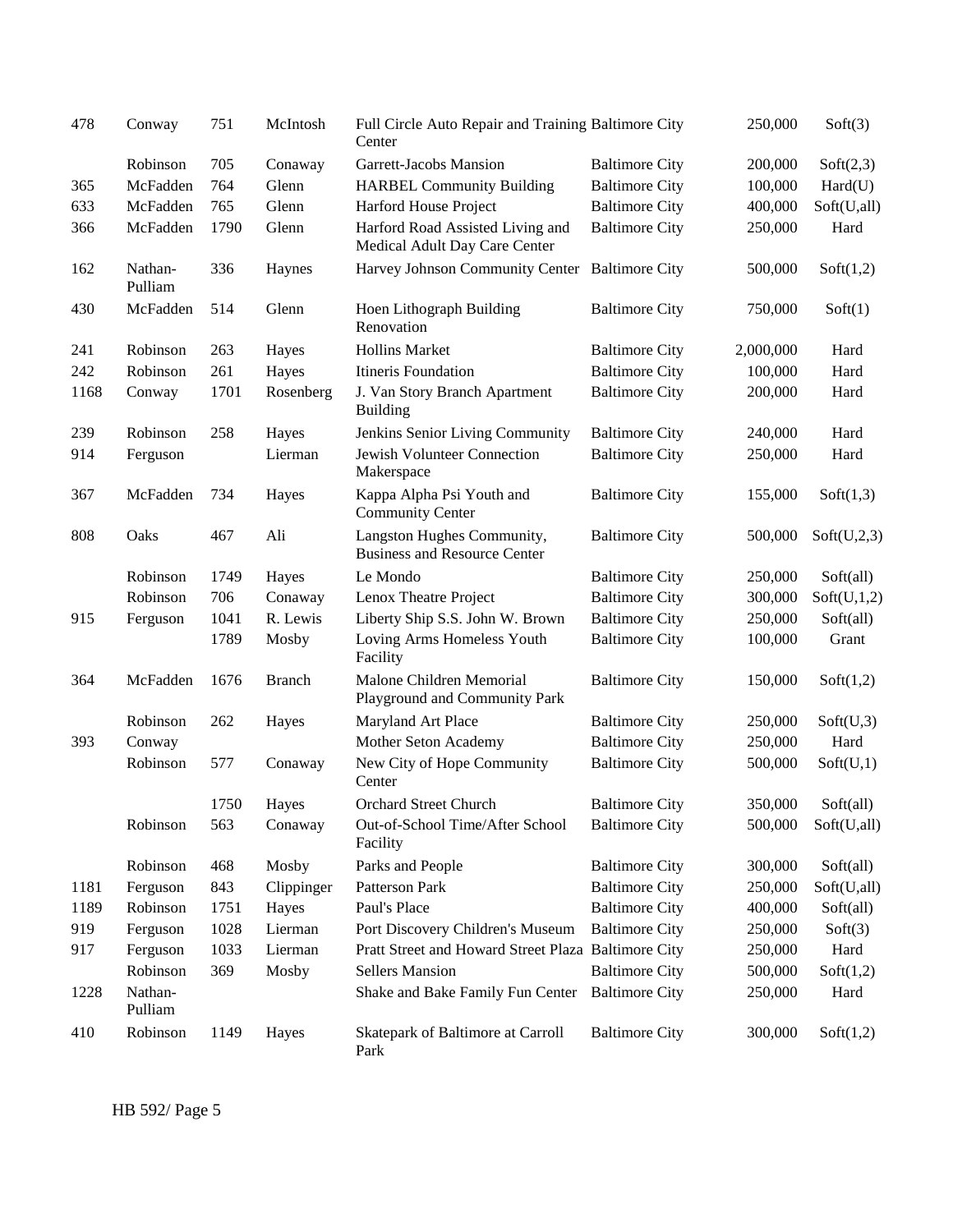| 1214 | Conway             | 1791 | M.<br>Washington | St. Elizabeth School                                                    | <b>Baltimore City</b> | 200,000 | Soft(2)   |
|------|--------------------|------|------------------|-------------------------------------------------------------------------|-----------------------|---------|-----------|
| 419  | Robinson           |      |                  | St. Francis Neighborhood Center                                         | <b>Baltimore City</b> | 500,000 | Soft(1,2) |
| 719  | Robinson           |      |                  | <b>Teacher Resource Center</b>                                          | <b>Baltimore City</b> | 250,000 | Hard      |
|      | Robinson           | 1196 | Hayes            | The Central West Gateway                                                | <b>Baltimore City</b> | 150,000 | Soft(U,2) |
| 1112 | Conway             | 1198 | M.<br>Washington | The Compound                                                            | <b>Baltimore City</b> | 250,000 | Soft(2)   |
| 623  | Conway             | 485  | McIntosh         | Village Learning Place                                                  | <b>Baltimore City</b> | 100,000 | Soft(2)   |
|      | Robinson           | 702  | Conaway          | <b>Washington Boulevard Green</b><br><b>Infrastructure Enhancements</b> | <b>Baltimore City</b> | 50,000  | Hard      |
| 806  | Oaks               | 1040 | Gibson           | West Arlington Water Tower                                              | <b>Baltimore City</b> | 500,000 | Grant     |
| 916  | Ferguson           | 1004 | Lierman          | <b>Westport Community Land Trust</b>                                    | <b>Baltimore City</b> | 250,000 | Soft(U,2) |
| 418  | Robinson           | 774  | Hayes            | Woman's Industrial Exchange                                             | <b>Baltimore City</b> | 100,000 | Soft(U,2) |
|      |                    | 469  | Grammer          | <b>Aquila Randall Monument</b>                                          | Baltimore             | 175,000 | Hard      |
| 941  | <b>Brochin</b>     | 835  | West             | <b>Baltimore County Animal Services</b>                                 | <b>Baltimore</b>      | 100,000 | Hard      |
| 569  | Jennings           |      |                  | <b>Bowleys Quarters Volunteer Fire</b><br>Department                    | <b>Baltimore</b>      | 140,000 | Hard      |
|      |                    | 1810 | P. Young         | Frederick Road Improvements                                             | <b>Baltimore</b>      | 250,000 | Soft(all) |
| 1135 | Zirkin             | 821  | Stein            | <b>Hatzalah of Baltimore</b>                                            | <b>Baltimore</b>      | 125,000 | Hard      |
| 674  | Kasemeyer          |      |                  | Lansdowne Volunteer Fire<br>Department                                  | Baltimore             | 200,000 | Hard      |
|      |                    | 1793 | Lafferty         | Maryland Equine Education Center                                        | Baltimore             | 250,000 | Hard      |
| 321  | <b>Brochin</b>     | 1761 | West             | <b>Maryland State Fairgrounds</b>                                       | <b>Baltimore</b>      | 500,000 | Hard(U)   |
| 319  | <b>Brochin</b>     | 478  | West             | Mayes-Burton Barn at Hereford<br><b>High School</b>                     | <b>Baltimore</b>      | 25,000  | Soft(2,3) |
| 349  | Nathan-<br>Pulliam | 574  | Sydnor           | Morning Star Family Life Center                                         | <b>Baltimore</b>      | 500,000 | Soft(all) |
| 708  | Nathan-<br>Pulliam | 1691 | Jones            | National Center on Institutions and<br>Alternatives Expansion           | Baltimore             | 350,000 | Hard      |
| 462  | Klausmeier         | 441  | <b>Bromwell</b>  | Natural History Society of Maryland Baltimore                           |                       | 390,000 | Soft(all) |
| 1136 | Zirkin             | 834  | Hettleman        | New Town High School Stadium                                            | <b>Baltimore</b>      | 175,000 | Hard      |
| 200  | Klausmeier         | 322  | Bromwell         | Overlea High School Turf Field                                          | <b>Baltimore</b>      | 500,000 | Hard(U)   |
| 47   | Klausmeier         | 399  | Cluster          | Parkville High School Turf Fields<br>Project                            | <b>Baltimore</b>      | 250,000 | Soft(2)   |
| 559  | Jennings           | 1010 | Impallaria       | Penn-Mar Human Services Day<br>Learning Center                          | <b>Baltimore</b>      | 380,000 | Soft(2)   |
| 541  | Jennings           | 1777 | Szeliga          | The Glenn L. Martin Maryland<br><b>Aviation Museum</b>                  | <b>Baltimore</b>      | 250,000 | Soft(1,2) |
| 1175 | Kasemeyer          | 1743 | Lam              | Vehicles for Change                                                     | Baltimore             | 250,000 | Soft(3)   |
| 1191 | Nathan-<br>Pulliam | 1684 | Jalisi           | Windsor Mill Community Outreach Baltimore<br>Center                     |                       | 500,000 | Soft(all) |
| 905  | Waugh              | 1251 | Clark            | East-John Youth Center Pools                                            | Calvert               | 75,000  | Hard(U)   |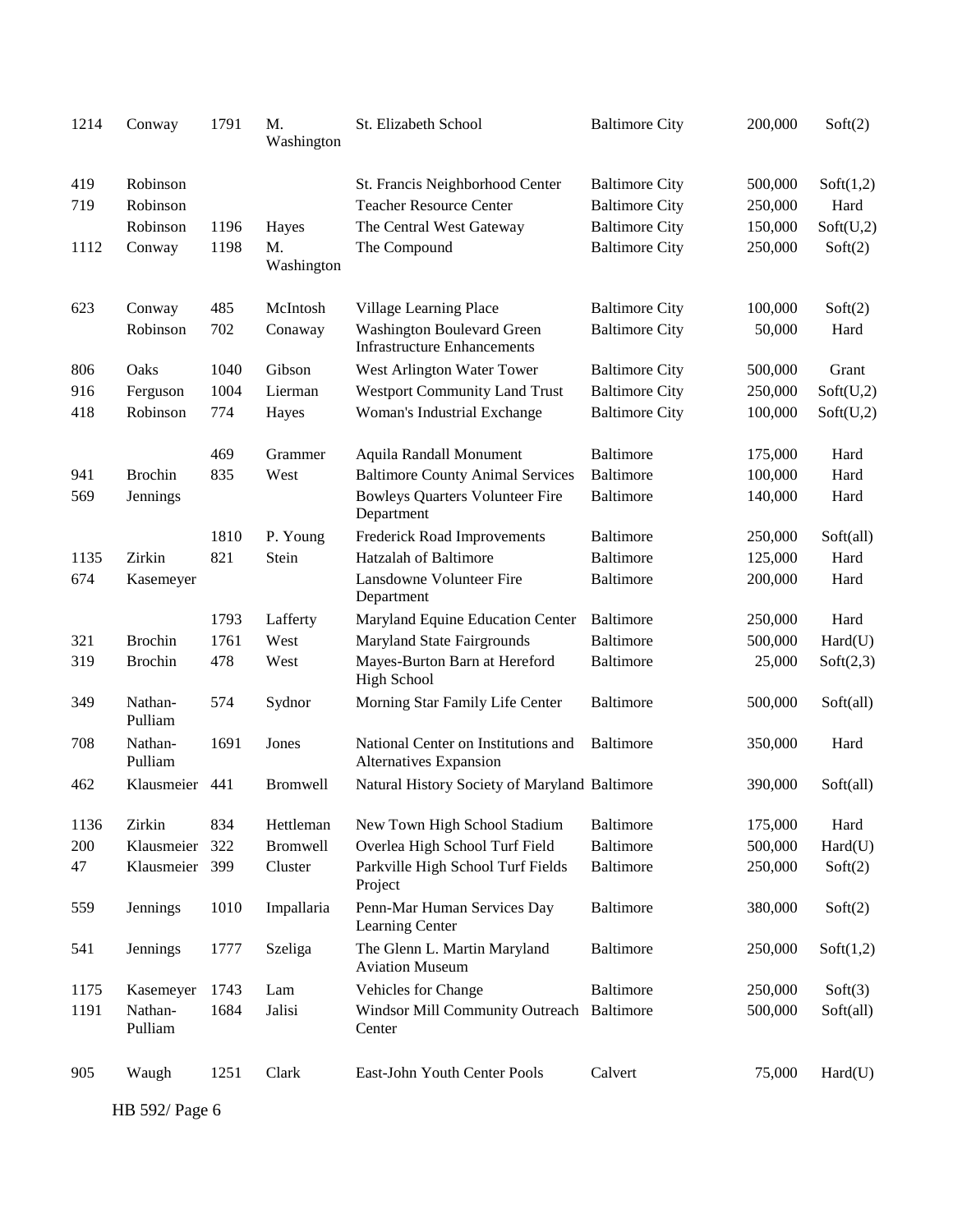| 1106 | Miller                             |      |                   | North Beach Volunteer Fire<br>Department                     | Calvert    | 100,000 | Hard        |
|------|------------------------------------|------|-------------------|--------------------------------------------------------------|------------|---------|-------------|
| 437  | Carroll<br>County<br>Senators      | 1000 | Delegation        | Boys and Girls Club of Westminster Carroll                   |            | 200,000 | Hard        |
| 272  | Ready                              | 612  | Delegation        | <b>Carroll County Veterans</b><br>Independence Project       | Carroll    | 250,000 | Soft(1,2)   |
| 273  | Ready                              | 884  | Delegation        | Gamber and Community Fire<br><b>Company Carnival Grounds</b> | Carroll    | 25,000  | Hard        |
| 1132 | Cecil<br>County<br><b>Senators</b> | 379  | Delegation        | Bee Hive Colonial Village                                    | Cecil      | 75,000  | Soft(1)     |
| 1133 | Cecil<br>County<br><b>Senators</b> | 849  | Delegation        | Perryville Railroad Monument Sign Cecil                      |            | 25,000  | Grant       |
| 749  | Miller                             | 1085 | Proctor           | Farming 4 Hunger Community<br><b>Agricultural Facility</b>   | Charles    | 100,000 | Soft(U,1,2) |
|      |                                    | 530  | Delegation        | Indian Head Center for the Arts                              | Charles    | 60,000  | Soft(1)     |
|      |                                    | 536  | Delegation        | <b>Indian Head Recreation Center</b>                         | Charles    | 250,000 | Soft(U,2)   |
| 336  | Middleton                          |      |                   | Maryland Veterans Memorial<br>Museum                         | Charles    | 125,000 | Soft(1,2)   |
| 335  | Middleton                          |      |                   | Old Pomonkey High School                                     | Charles    | 200,000 | Soft(1,2)   |
| 1157 | Middleton                          |      |                   | Southern Maryland Carousel                                   | Charles    | 300,000 | Grant       |
| 452  | Middleton                          |      |                   | <b>Velocity Center</b>                                       | Charles    | 250,000 | Soft(U,2)   |
| 710  | Eckardt                            | 1275 | Sample-<br>Hughes | Maces Lane Community Center                                  | Dorchester | 250,000 | Soft(1,2)   |
| 1040 | Smith                              | 1367 | Wilson            | Patriot Point                                                | Dorchester | 500,000 | Soft(all)   |
| 371  | Young                              | 746  | Krimm             | Boys and Girls Club of Frederick<br>County                   | Frederick  | 305,000 | Soft(1)     |
| 1108 | Hough                              | 1671 | Delegation        | <b>Brunswick Junior Railroaders</b>                          | Frederick  | 20,000  | Soft(2)     |
| 505  | Hough                              | 833  | Delegation        | CrossRoads Freedom Center<br><b>Recovery Housing</b>         | Frederick  | 116,000 | Soft(2,3)   |
| 370  | Young                              | 738  | Krimm             | <b>Culler Lake Revitalization</b>                            | Frederick  | 150,000 | Soft(2)     |
| 506  | Hough                              | 830  | Delegation        | Frederick County YMCA                                        | Frederick  | 100,000 | Hard        |
| 503  | Hough                              | 826  | Delegation        | Helen Smith Studio                                           | Frederick  | 25,000  | Soft(1,2)   |
| 262  | Young                              | 127  | K. Young          | Heritage Frederick Capital<br>Improvements                   | Frederick  | 25,000  | Hard(U)     |
| 507  | Hough                              | 828  | Delegation        | Museum of the Ironworker                                     | Frederick  | 85,000  | Soft(2,3)   |
| 504  | Hough                              | 831  | Delegation        | Northwest Trek Conservation and<br><b>Education Center</b>   | Frederick  | 50,000  | Hard        |
| 1232 | Young                              | 1673 | Delegation        | The Ranch                                                    | Frederick  | 150,000 | Grant       |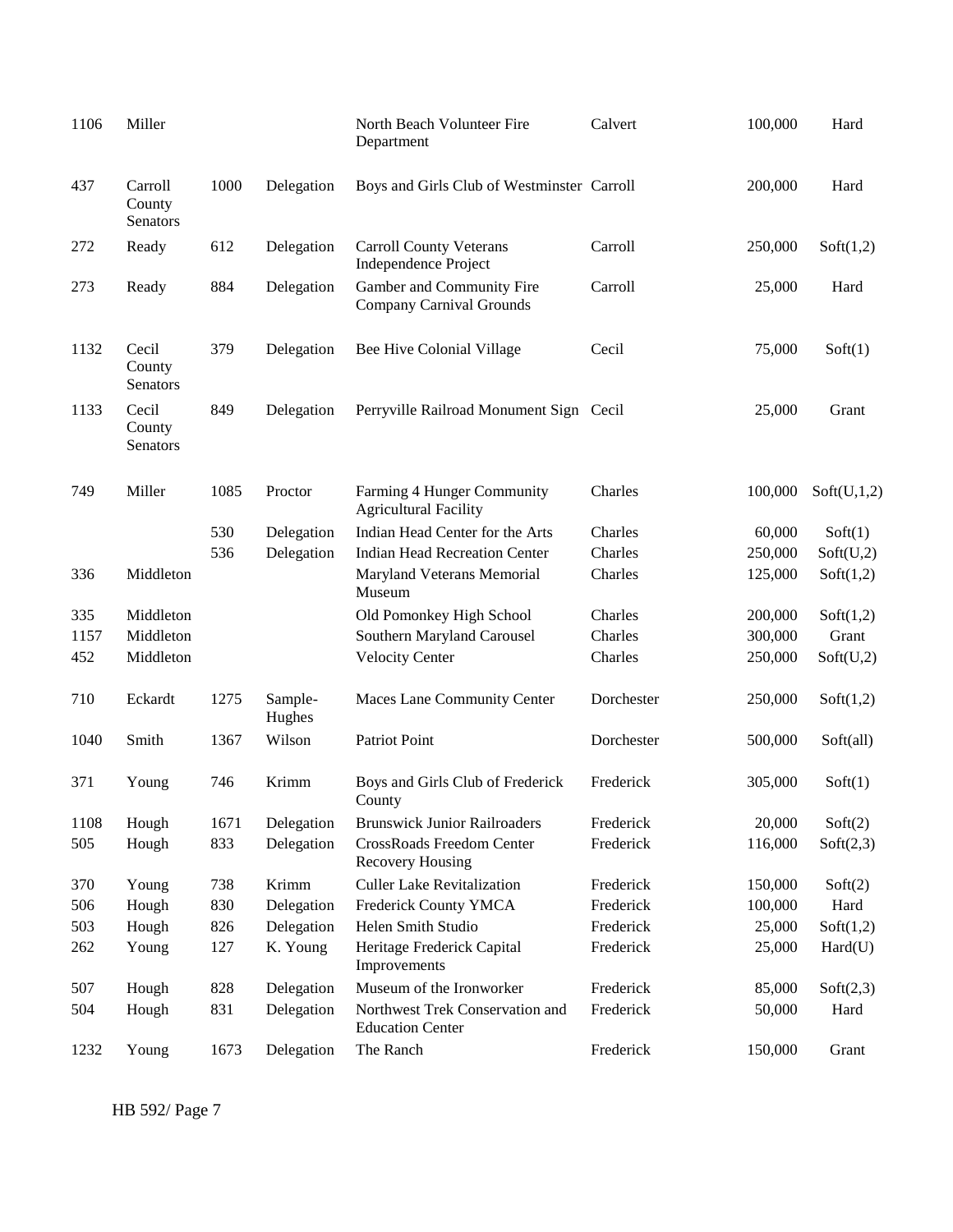| 718  | Edwards                      | 853  | Beitzel                             | <b>Bloomington Water Distribution</b><br>System                    | Garrett    | 164,000 | Hard        |
|------|------------------------------|------|-------------------------------------|--------------------------------------------------------------------|------------|---------|-------------|
|      |                              | 970  | Lisanti                             | Aberdeen Proving Ground<br>Discovery Preview Center                | Harford    | 250,000 | Soft(U,1,2) |
|      |                              | 1713 | Lisanti                             | <b>Historic Colored School</b>                                     | Harford    | 96,000  | Grant       |
| 1093 | Cassilly                     | 969  | Lisanti                             | Historical Society of Harford County Harford                       |            | 200,000 | Soft(2,3)   |
| 990  | Norman                       | 1706 | Cassilly                            | Miracle League Baseball Field                                      | Harford    | 125,000 | Grant       |
| 208  | Cassilly                     | 333  | Lisanti                             | Sexual Assault/Spouse Abuse<br><b>Resource Center</b>              | Harford    | 500,000 | Soft(1,2)   |
| 985  | Norman                       | 650  | Reilly                              | The Children's Center of North<br>Harford                          | Harford    | 180,000 | Soft(U,2)   |
| 536  | Howard<br>County<br>Senators | 397  | Delegation                          | <b>Barnard Fort House</b>                                          | Howard     | 150,000 | Hard        |
| 537  | Howard<br>County<br>Senators | 343  | Delegation                          | Ellicott City Baltimore and Ohio<br><b>Railroad Station Museum</b> | Howard     | 150,000 | Hard        |
| 641  | Howard<br>County<br>Senators | 338  | Delegation                          | <b>Ellicott City Public Arts Project</b>                           | Howard     | 175,000 | Hard(U)     |
| 642  | Howard<br>County<br>Senators | 341  | Delegation                          | Gateway Innovation Center                                          | Howard     | 350,000 | Soft(all)   |
| 534  | Howard<br>County<br>Senators | 61   | Turner                              | Harriet Tubman Community Center Howard<br>and Museum               |            | 500,000 | Soft(1)     |
| 339  | Delegation                   | 535  | Howard<br>County<br><b>Senators</b> | Lisbon Volunteer Fire Department                                   | Howard     | 250,000 | Soft(2)     |
| 337  | Delegation                   | 640  | Howard<br>County<br>Senators        | PHILLIPS School Commercial<br>Kitchen                              | Howard     | 175,000 | Soft(3)     |
| 435  | Hershey                      | 169  | Jacobs                              | Camp Fairlee                                                       | Kent       | 200,000 | Hard        |
| 1177 | Eckardt                      |      |                                     | Chestertown Marina                                                 | Kent       | 500,000 | Soft(3)     |
| 1055 | Hershey                      | 925  | Jacobs                              | Kent School                                                        | Kent       | 200,000 | Hard        |
| 770  | Madaleno                     | 728  | Gutierrez                           | A Wider Circle Community Service Montgomery<br>Center              |            | 250,000 | Soft(2,3)   |
| 679  | Smith                        | 1291 | Hixson                              | Arts on the Block Studio Expansion Montgomery                      |            | 100,000 | Soft(2)     |
| 460  | Lee                          | 699  | Frick                               | Bender Jewish Community Center of Montgomery<br>Greater Washington |            | 75,000  | Hard        |
| 643  | Feldman                      | 1200 | Fraser-<br>Hidalgo                  | <b>Black Hill SEED Classroom</b>                                   | Montgomery | 250,000 | Soft(all)   |
| 799  | Zucker                       | 927  | Luedtke                             | Columbia Local Park                                                | Montgomery | 250,000 | Soft(all)   |
|      | HB 592/ Page 8               |      |                                     |                                                                    |            |         |             |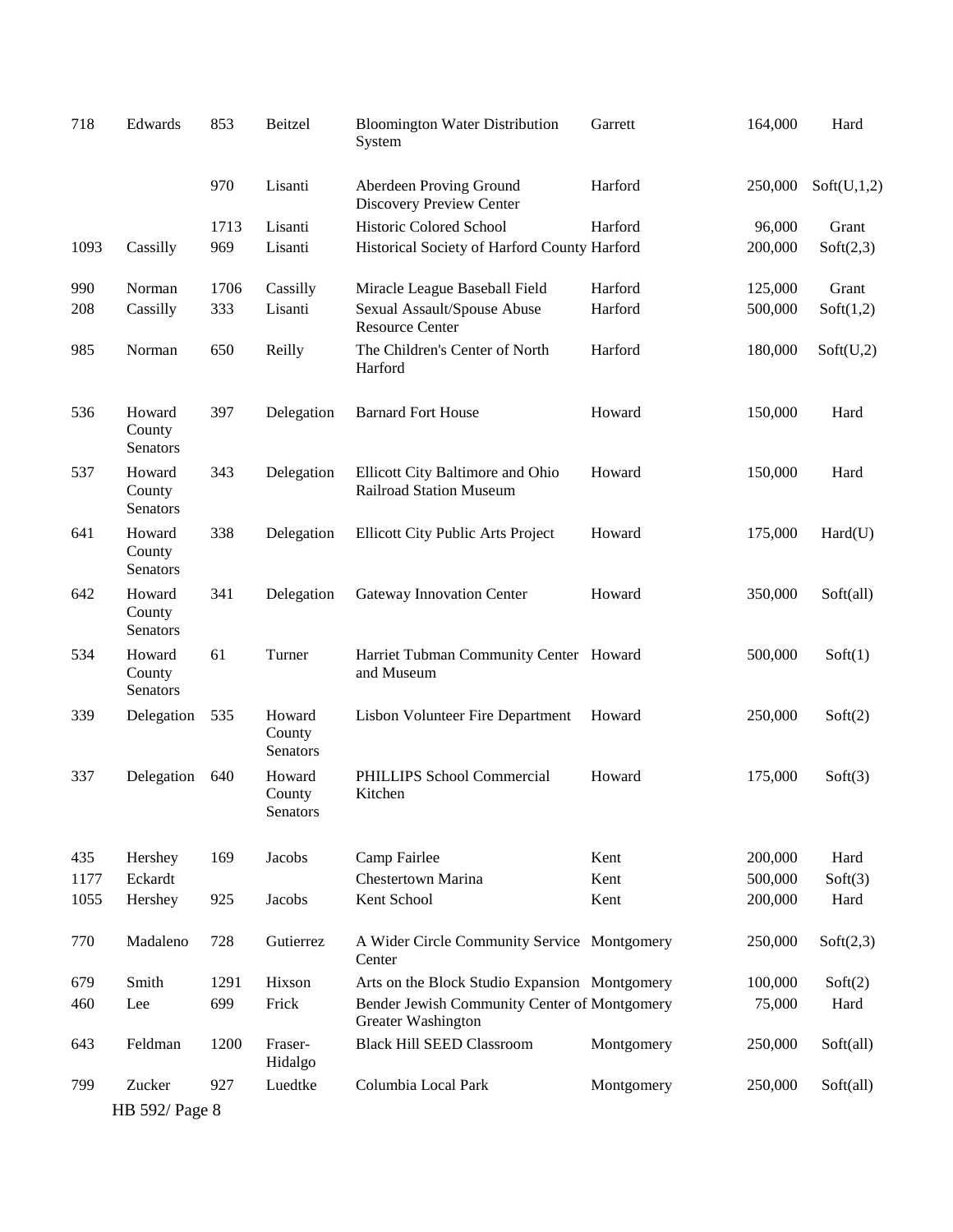| 116  | Feldman                              | 381  | A. Miller           | <b>Dream Catcher Meadows</b>                                       | Montgomery      | 50,000    | Hard      |
|------|--------------------------------------|------|---------------------|--------------------------------------------------------------------|-----------------|-----------|-----------|
|      | Smith                                | 1269 | Hixson              | Easter Seals Inter-Generational<br>Center                          | Montgomery      | 100,000   | Hard      |
| 786  | Kagan                                | 1187 | Barve               | Gaithersburg Police Station                                        | Montgomery      | 250,000   | Hard      |
| 627  | Smith                                | 1687 | Hixson              | Gandhi Brigade Youth Media                                         | Montgomery      | 150,000   | Soft(2,3) |
| 1088 | King                                 | 1683 | <b>Barkley</b>      | <b>Germantown Bank Museum</b>                                      | Montgomery      | 200,000   | Soft(U,2) |
| 339  | Feldman                              | 496  | Dumais              | <b>Ivymount School</b>                                             | Montgomery      | 65,000    | Soft(3)   |
| 1086 | Lee                                  | 1016 | Korman              | Josiah Henson Park                                                 | Montgomery      | 500,000   | Soft(all) |
| 685  | Manno                                | 1689 | Morales             | Melvin J. Berman Hebrew Academy Montgomery                         |                 | 150,000   | Soft(all) |
| 1110 | Feldman                              | 1709 | A. Miller           | Metropolitan Ballet Theatre<br>Expansion                           | Montgomery      | 100,000   | Soft(3)   |
| 745  | Lee                                  | 1059 | Kelly               | National Center for Children and<br>Families                       | Montgomery      | 200,000   | Hard      |
| 1107 | Madaleno                             |      |                     | Nonprofit Village Center                                           | Montgomery      | 200,000   | Hard(U)   |
| 771  | Madaleno                             | 684  |                     | Waldstreicher Noyes Children's Library<br>Renovation               | Montgomery      | 100,000   | Hard      |
| 797  | Zucker                               | 1279 | Kaiser              | Olney Theatre Center for the Arts                                  | Montgomery      | 2,000,000 | Soft(1,3) |
| 796  | Zucker                               | 928  | Kaiser              | Our House Youth Home                                               | Montgomery      | 200,000   | Soft(1,3) |
| 902  | Montgomery 594<br>County<br>Senators |      | Delegation          | Poolesville Grape Crushing<br><b>Economic Development Facility</b> | Montgomery      | 1,000,000 | Soft(1)   |
| 455  | King                                 | 558  | Reznik              | <b>RCI Group Home Renovations</b>                                  | Montgomery      | 400,000   | Hard      |
| 785  | Kagan                                | 1188 | Barve               | Rockville Senior Center                                            | Montgomery      | 200,000   | Hard      |
| 1219 | Kagan                                | 1675 | Gilchrist           | Rockville Welcome Center                                           | Montgomery      | 150,000   | Soft(all) |
| 772  | Madaleno                             | 690  |                     | Waldstreicher Round House Theatre                                  | Montgomery      | 1,000,000 | Hard      |
| 1089 | Zucker                               | 1674 | Queen               | Sandy Spring Odd Fellows Lodge                                     | Montgomery      | 15,000    | Grant     |
| 681  | King                                 | 481  | <b>Barkley</b>      | Seneca Park North                                                  | Montgomery      | 7,400     | Hard      |
|      |                                      | 1005 | Wilkins             | Takoma Park Cooperative Nursery<br>School                          | Montgomery      | 300,000   | Hard      |
| 738  | Smith                                | 1272 | Hixson              | Takoma Park Library                                                | Montgomery      | 250,000   | Hard      |
| 117  | Feldman                              | 271  | Fraser-<br>Hidalgo  | TLC's Katherine Thomas School                                      | Montgomery      | 240,000   | Hard      |
| 1129 | King                                 | 1054 | Reznik              | <b>UpCounty Nonprofit Hub</b>                                      | Montgomery      | 1,000,000 | Hard(U)   |
| 798  | Zucker                               | 882  | Queen               | Winter Growth                                                      | Montgomery      | 30,000    | Soft(3)   |
| 794  | Pinsky                               | 1140 | Gaines              | Armory Plaza                                                       | Prince George's | 200,000   | Soft(1)   |
| 832  | Currie                               | 1775 | Davis               | Bishop McNamara High School<br>Gymnasium                           | Prince George's | 200,000   | Soft(2,3) |
| 487  | Peters                               | 1006 | Valentino-<br>Smith | <b>Bowie Emergency Operations</b><br>Center                        | Prince George's | 100,000   | Soft(1)   |
| 488  | Peters                               | 688  | Vallario            | <b>Bowie Senior Center</b>                                         | Prince George's | 200,000   | Grant     |
| 754  | Peters                               | 1144 | Vallario            | <b>Bowie Volunteer Fire Department</b>                             | Prince George's | 100,000   | Hard      |
| 489  | Peters                               | 559  | Holmes              | Boys and Girls Club Sports Park                                    | Prince George's | 100,000   | Soft(1)   |
| 347  | Ramirez                              | 401  | Fennell             | <b>Brentwood Town Center</b>                                       | Prince George's | 500,000   | Hard      |
| 1197 | Muse                                 | 1755 | Knotts              | Broad Creek Recreation and<br><b>Wellness Project</b>              | Prince George's | 25,000    | Soft(1,2) |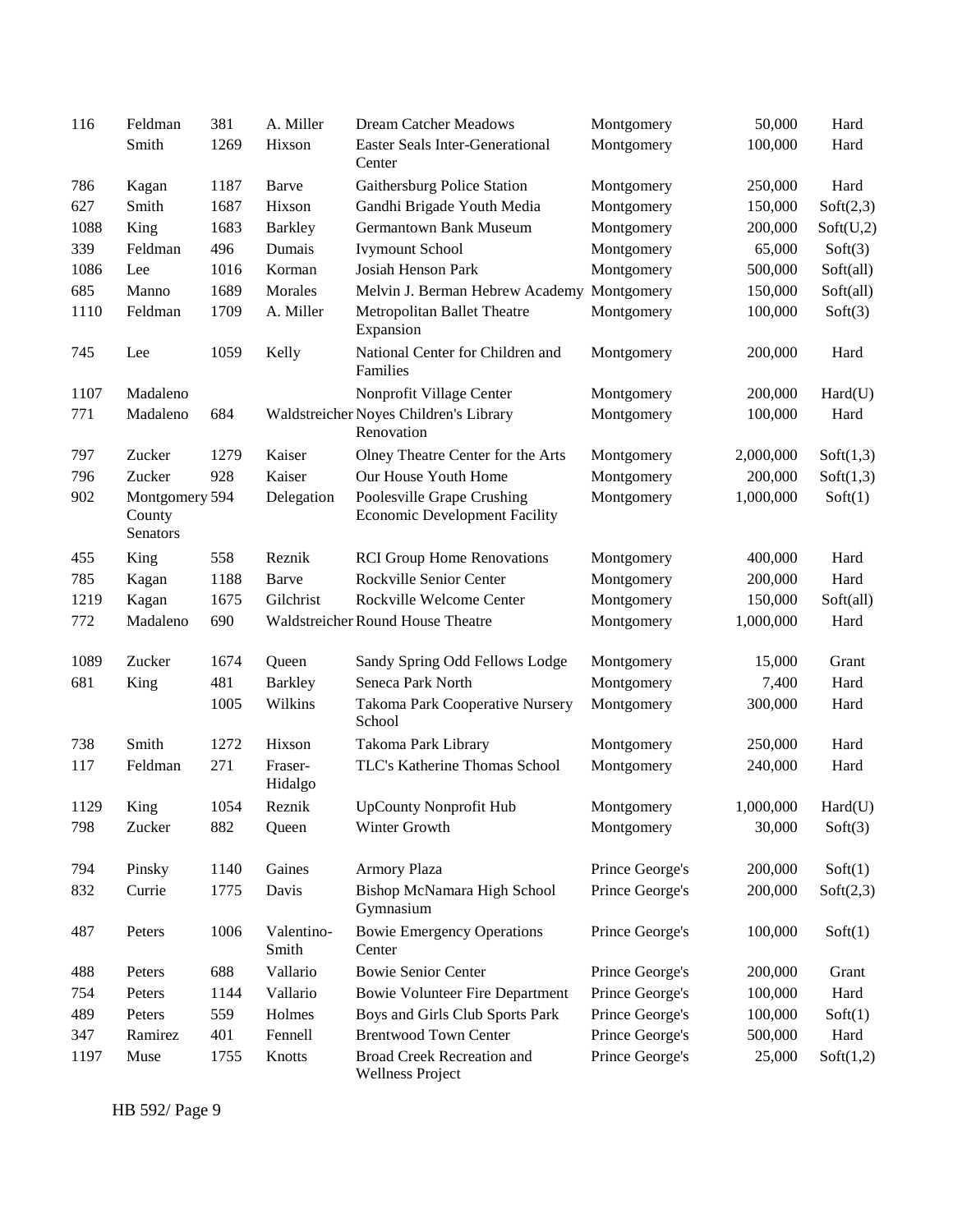| 514  | Currie   | 707  | D. Barnes           | Calvary Breath of Life Community<br>Center                             | Prince George's | 150,000   | Soft(all) |
|------|----------|------|---------------------|------------------------------------------------------------------------|-----------------|-----------|-----------|
| 1220 | Muse     |      |                     | Camp Springs Elks Lodge No. 2332 Prince George's                       |                 | 25,000    | Soft(3)   |
| 1167 | Currie   | 1058 | Davis               | City of District Heights Senior Day<br>Facility Expansion              | Prince George's | 1,267,000 | Hard      |
| 331  | Rosapepe | 914  | <b>B.</b> Barnes    | College Park Early Learning Center Prince George's                     |                 | 250,000   | Hard      |
| 224  | Ramirez  | 82   | Tarlau              | Cottage City Public Works Building Prince George's                     |                 | 180,000   | Soft(U,1) |
| 45   | Miller   | 25   | Proctor             | Eagle Harbor Town Office                                               | Prince George's | 130,000   | Grant     |
|      |          | 1778 | Walker              | Fort Washington Baptist Church                                         | Prince George's | 200,000   | Soft(3)   |
|      |          | 124  | Knotts              | Fort Washington Pool                                                   | Prince George's | 30,000    | Hard      |
| 653  | Pinsky   | 1191 | Gaines              | Greenbelt Station Hiker and Biker<br>Trail                             | Prince George's | 75,000    | Hard      |
| 471  | Pinsky   | 1150 | Gaines              | Lanham Boys and Girls Club Sports Prince George's<br>Park Renovation   |                 | 75,000    | Soft(1)   |
| 753  | Peters   | 1153 | Vallario            | <b>Liberty Sports Park</b>                                             | Prince George's | 2,500,000 | Grant     |
| 756  | Peters   | 1195 | Vallario            | Maryland Intergenerational Family<br>Life Center                       | Prince George's | 50,000    | Hard      |
| 845  | Peters   | 717  | Valentino-<br>Smith | Montpelier Community Pool                                              | Prince George's | 50,000    | Hard(U)   |
| 1245 | Ramirez  |      |                     | Mount Rainier Civic Center                                             | Prince George's | 300,000   | Soft(1,2) |
|      |          | 1776 | Valderrama          | Potomac Watershed Study Center                                         | Prince George's | 300,000   | Soft(1)   |
| 1161 | Muse     |      |                     | Prince George's County Volunteer<br>Marine, Fire and Rescue Department | Prince George's | 50,000    | Soft(1)   |
| 1094 | Benson   |      |                     | Public Plaza and Community<br>Overlook                                 | Prince George's | 250,000   | Hard      |
| 724  | Rosapepe | 926  | <b>B.</b> Barnes    | Riverfront Park Hiker and Biker<br>Path                                | Prince George's | 200,000   | Hard      |
| 382  | Benson   | 483  | J. Lewis            | Seat Pleasant City Hall and Public<br><b>Works Facilities</b>          | Prince George's | 500,000   | Hard      |
|      |          | 1739 | Walker              | South County Dog Park                                                  | Prince George's | 250,000   | Hard      |
| 1247 | Miller   |      | Jackson             | St. Thomas Methodist Church<br>Restoration                             | Prince George's | 25,000    | Grant     |
| 780  | Muse     | 1026 | Knotts              | Temple Hills Swim Club Pool<br>Renovation                              | Prince George's | 45,000    | Soft(1)   |
| 269  | Benson   |      |                     | The Arc of Prince George's County                                      | Prince George's | 168,000   | Soft(1)   |
| 773  | Benson   | 931  | C. Howard           | The Ivy Village Incubator for<br>Nonprofit Excellence                  | Prince George's | 180,000   | Soft(1,2) |
| 930  | Benson   | 930  | C. Howard           | The Training Source                                                    | Prince George's | 350,000   | Soft(1,3) |
| 634  | Hershey  | 1036 | Arentz              | <b>Compass Regional Hospice</b>                                        | Queen Anne's    | 250,000   | Soft(2)   |
| 434  | Hershey  | 1037 | Arentz              | Talisman Therapeutic Riding Farm                                       | Queen Anne's    | 365,000   | Soft(2,3) |
|      |          |      |                     |                                                                        |                 |           |           |
| 1172 | Mathias  | 486  | Otto                | Teackle Mansion and the Sarah<br>Martin Done House                     | Somerset        | 250,000   | Soft(all) |
| 451  | Waugh    |      |                     | St. Mary's Nursing Center                                              | St. Mary's      | 250,000   | Hard      |